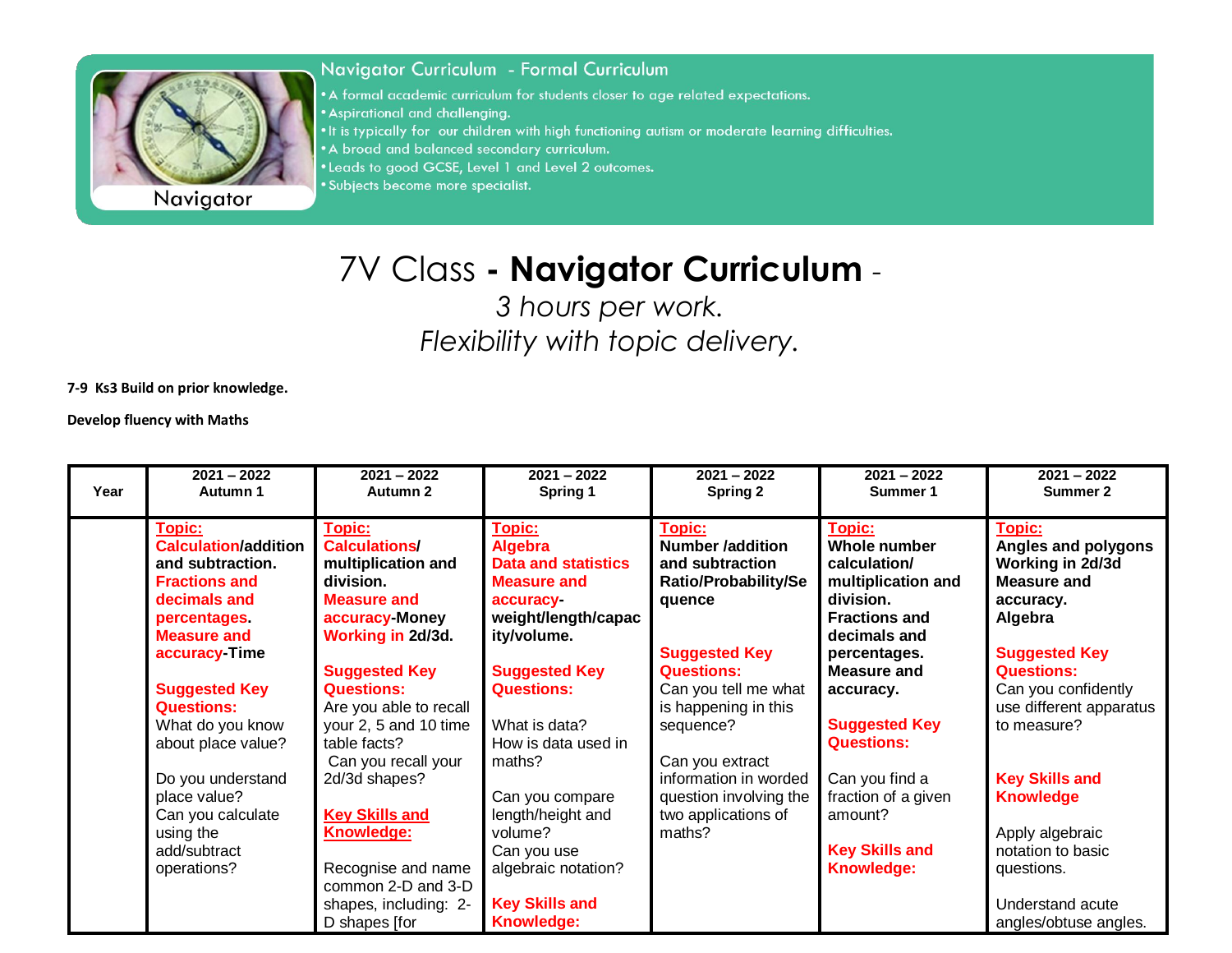| Can students                                 | example, rectangles                            |                        | <b>Key Skills and</b>                   | Solve one-step                           | Understand triangles |
|----------------------------------------------|------------------------------------------------|------------------------|-----------------------------------------|------------------------------------------|----------------------|
| recognize half of an                         | (including squares),                           | Use correct algebra    | Knowledge:                              | problems involving                       | and quadrilaterals.  |
| object?                                      | circles and triangles]                         | notation.              |                                         | multiplication and                       | Understand lines.    |
|                                              | 3-D shapes [for                                |                        | Describe the                            | division, by                             |                      |
| Can you write $\frac{1}{2}$ as               | example, cuboids                               | Sort and classify      | sequence                                | calculating the                          |                      |
| decimal and a                                | (including cubes),                             | objects using a single | Triangle numbers.                       | answer using                             |                      |
| percentage?                                  | pyramids and                                   | criterion defined      |                                         | concrete objects,                        |                      |
|                                              | spheres                                        | using every day        | Solve one-step<br>problems that involve | pictorial<br>representations and         |                      |
| <b>Key Skills and</b>                        |                                                | language.              | addition and                            | arrays with the                          |                      |
| Knowledge:                                   | Count in multiples of                          | Convert between        | subtraction, using                      | support of the                           |                      |
|                                              | twos, fives and tens                           | different units of     | concrete objects and                    | teacher                                  |                      |
| Can you Develop                              | Recognise the odd                              | measure                | pictorial                               |                                          |                      |
| fluency                                      | and even numbers                               | (height/weight and     | representations, and                    | Recognise, find and                      |                      |
| Reason                                       | from 1 to 20.                                  | capacity).             | missing number                          | name a quarter as                        |                      |
| mathematically                               |                                                |                        | problems such as $7 =$                  | one of four equal                        |                      |
| Solve problems                               |                                                |                        | $* - 9$                                 | parts of an object,                      |                      |
| involving place value<br>count to and across | <b>Extract information</b><br>from a frequency |                        |                                         | shape or quantity<br>Find fraction of an |                      |
| 100, forwards and                            | table.                                         |                        |                                         | amount                                   |                      |
| backwards, beginning                         |                                                |                        |                                         |                                          |                      |
| with 0 or 1, or from                         |                                                |                        |                                         |                                          |                      |
| any given number.                            |                                                |                        |                                         |                                          |                      |
|                                              | Convert between                                |                        |                                         |                                          |                      |
| Recognise, find and                          | different units of                             |                        |                                         |                                          |                      |
| name a half as one of                        | measure (Money)                                |                        |                                         |                                          |                      |
| two equal parts of an<br>object, shape or    |                                                |                        |                                         |                                          |                      |
| quantity                                     |                                                |                        |                                         |                                          |                      |
|                                              |                                                |                        |                                         |                                          |                      |
|                                              |                                                |                        |                                         |                                          |                      |
|                                              |                                                |                        |                                         |                                          |                      |
| Understand doubling                          |                                                |                        |                                         |                                          |                      |
| up to 10                                     |                                                |                        |                                         |                                          |                      |
| Understand doubling                          |                                                |                        |                                         |                                          |                      |
| up to 20.<br>count in multiples of           |                                                |                        |                                         |                                          |                      |
| twos, fives and tens                         |                                                |                        |                                         |                                          |                      |
| Recognise the odd                            |                                                |                        |                                         |                                          |                      |
| and even numbers                             |                                                |                        |                                         |                                          |                      |
| from 1 to 20.                                |                                                |                        |                                         |                                          |                      |
|                                              |                                                |                        |                                         |                                          |                      |
| Convert between                              |                                                |                        |                                         |                                          |                      |
| different units of<br>measure (time)         |                                                |                        |                                         |                                          |                      |
|                                              |                                                |                        |                                         |                                          |                      |
|                                              |                                                |                        |                                         |                                          |                      |
|                                              |                                                |                        |                                         |                                          |                      |
|                                              |                                                |                        |                                         |                                          |                      |
|                                              |                                                |                        |                                         |                                          |                      |